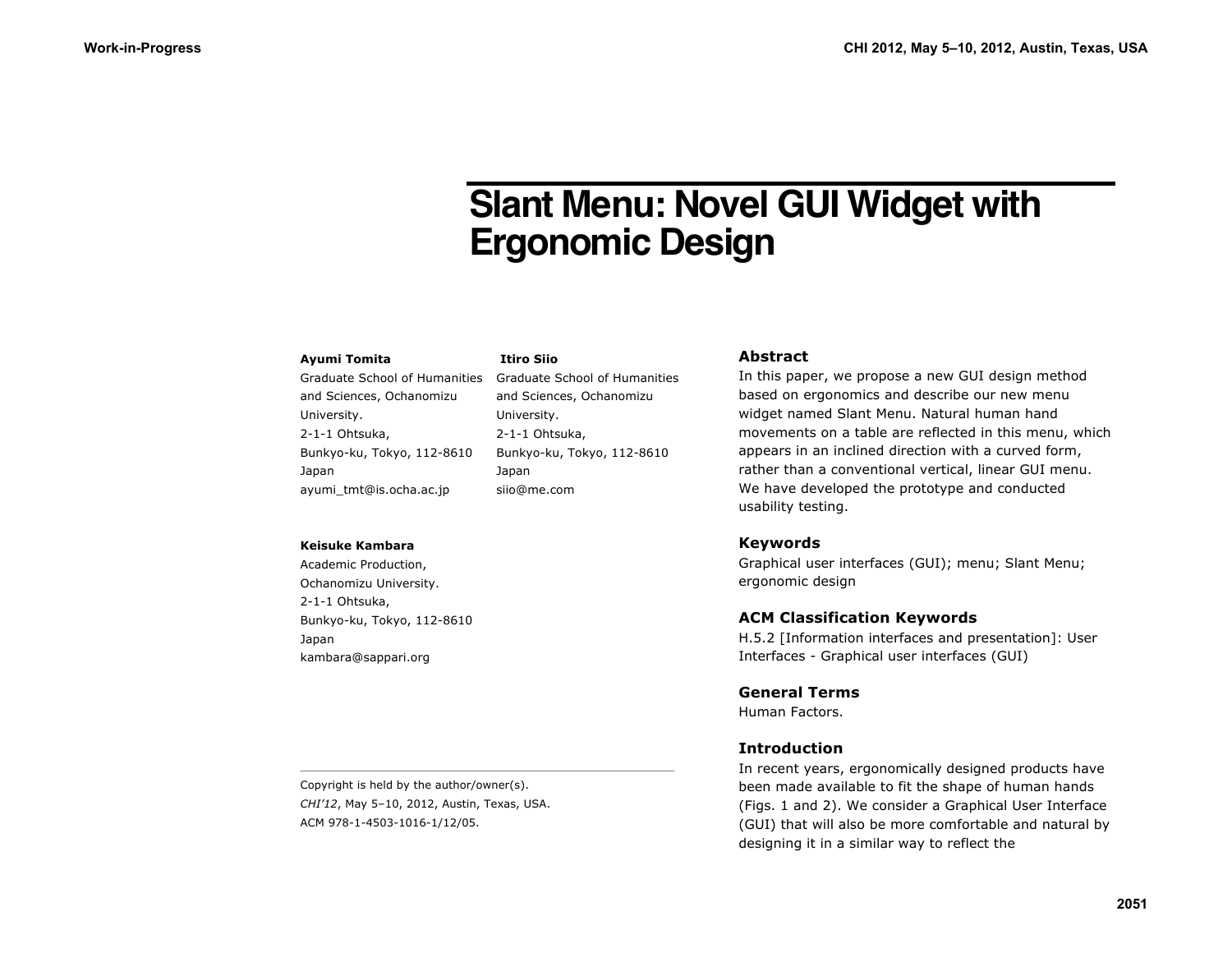characteristics of human hand and arm movements. Thus, we propose an Ergonomic GUI that we designed from the perspective of ergonomically designed products. In this study, we developed a pull-down menu as a typical GUI widget (Fig. 3).

#### **Background**

In this section, we will explain the background that led to our proposed Ergonomic GUI from the following three perspectives.

*The movement of human hands and arms*  It is not easy to move our hands, fingers, and fingertips in a straight orientation such as the vertical or horizontal planes found on a desk. When we try to move our hands in a straight orientation on a desk, the movement affects many parts of our hand and body detrimentally. These parts mainly consist of joints and bones, which generally move by drawing arcs around their joints. Examples include the following: fixing the position of the shoulder joint lets the elbow draw an arc; fixing the position of the elbow joint lets the wrist draw an arc; fixing the position of the wrist joint lets the fingers draw an arc; fixing the position of the palm lets the fingers draw an arc. Thus, the basis of human movement is rotation and combinations of rotations make the movements of reaching out or pulling back the hand in a straight line.

When we execute a combination of rotations to make a movement in a straight line, our brain must perform a series of highly complex controlled movements. It has to control all the moving parts and move them to their appropriate positions gradually [1].



**Figure 1.** Left: General keyboard. Right: Ergonomically designed keyboard.



**Figure 2.** Left: The first mouse in the world. Right: ergonomically designed mouse.

| File | Edit   | Edit<br>File |
|------|--------|--------------|
|      | Undo   | Undo         |
|      | Cut    | Cut          |
|      | Copy   | Copy         |
|      | Paste  | Paste        |
|      | Delete | Delete       |

**Figure 3.** Left: Conventional GUI. Right: Ergonomic GUI

When we want to execute the straight movement of bringing a hand from one position to another position, our brain has to control the position of the parts of the human body simultaneously.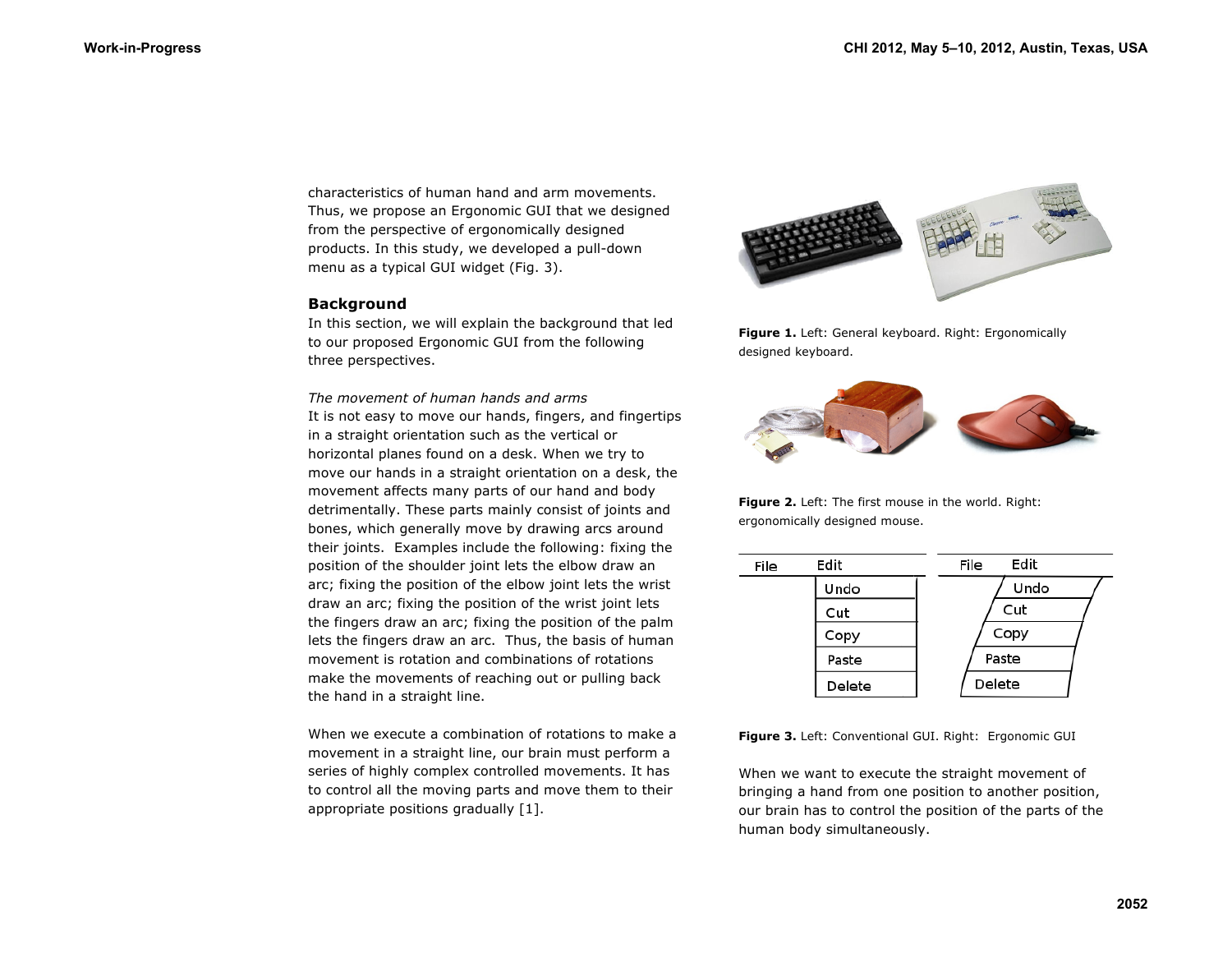Numerous studies have demonstrated the difficulty of moving the hands in a straight line. For example, De Graaf investigated subjects who are asked to draw a straight line slowly using the hand [2]. When subjects tried to move their hands in a straight line they typically had a misdirection of 5–10 degrees. De Graaf argued that movement from point to point with a hand in unrestricted conditions normally forms a gently curved line.

#### *Square GUI widgets*

Current GUI widgets such as desktops, windows, menus, icons, and buttons, are based on quadrangle design with horizontal and vertical directions, where the arrangement utilizes straight lines. However, the human hand must operate these linear GUI widgets. Although a curved motion is natural and comfortable for humans, these GUI widgets force users to move their hand in a straight line.

#### *Ergonomically designed products*

One of objectives of ergonomics is to design a machine that a human can manipulate it without feeling tiredness or stress. Ergonomic design is the result of ergonomic studies of human shape, size, movement, cognition, and psychological aspects. Based on this viewpoint, many products with ergonomic benefits have appeared on global markets.

In the information field, products that incorporate ergonomics are also increasing in number, especially input/output devices such as keyboards and computer mice that humans can use comfortably. User interface devices such as common keyboards and early computer mice are designed with a square conformation, mainly to reduce production costs. However, some modern

user interface devices have been designed with a curved shape to reduce human tiredness and stress. For example, standard keyboards have a straight arrangement of the keys, whereas some modern keyboards have the keys arranged in curved lines to better fit the movement of the human fingertips (Fig. 1). The first mouse in the world was a square wooden box, whereas many modern mice are designed with a curved shape to fit in human hands (Fig. 2). These physical devices are designed to fit human body parts and motions, but GUI widgets such as menus remain square on the computer screen (Fig. 3 left).

### **Ergonomic GUI**

Based on these considerations, we propose an ergonomics GUI (ergonomically designed GUI) that can be operated easily by human hands. In this proposal, we aimed to develop a GUI that will not force us to manipulate our hands in a stressful manner. We also felt that it was important for our new design not to spoil the look and feel of conventional GUI widgets. In the following sections, we will describe our ergonomic GUI prototype pull-down menu and its evaluation.

#### *Slant Menu*

We propose a slanting menu as an ergonomic GUI widget that facilitates human hand-friendly menu manipulation. Conventional GUI menus contain selection items that are arranged in perpendicular straight line directions. In contrast, our slanting menu arranges the selection items in a curved arc that fits the natural curved movement of human hands. The shape of the curved arrangement is adapted according to the past menu selection trajectories made by the user.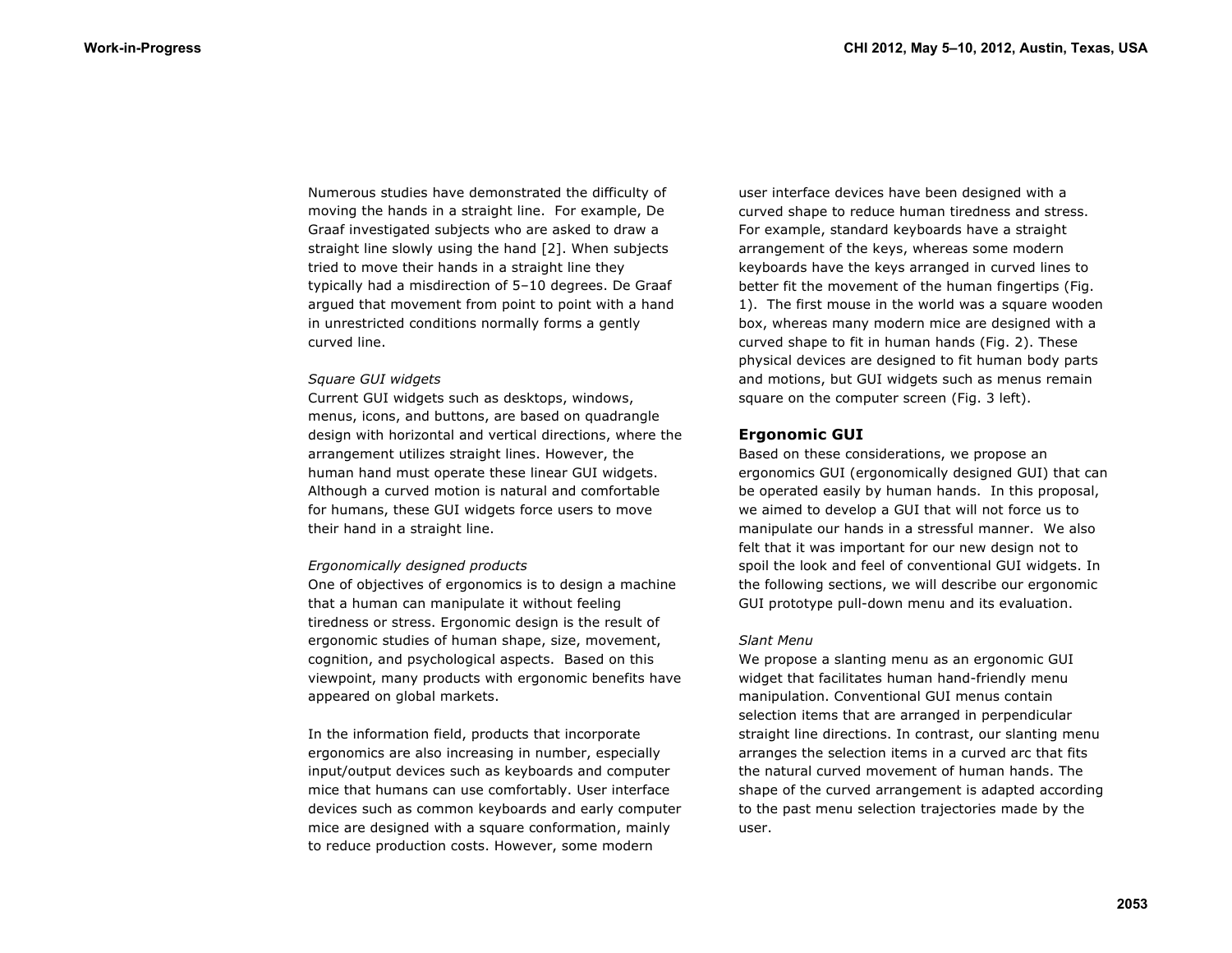

#### **Figure 4.** Traces of the pointer



**Figure 5.** Snapshot of the Slant Menu prototype

## **Preliminary Experiments**

Before developing the Slant Menu prototype, preliminary experiments were conducted to observe mouse pointer movements when a user selected pulldown menu items.

#### *Method*

We asked 10 subjects (female computer science students aged 21 years to 24 years) to select pull-down menu items. In this experiment, we developed a simulator program that randomly generated pull-down menus containing 10, 20, or 30 items. The target menu item that we asked subjects to select, was chosen randomly and it was highlighted with a yellow background. The locus of the mouse pointer was recorded as menu items were pulled down until the target was clicked. Four kinds of pointing device were used, i.e., a mouse, a note PC touchpad, a pen tablet, and pen tablet PC. A touchpad is a device that detects the user's fingertip position on its sensing plate. Pen tablet and tablet PCs detects the pen position on their sensing surface, although later this is combined with a built-in display. The subjects were asked to select 14 menu items per device.

#### *Results and Analysis*

 All the loci of the pointers were not straight and many of them drew curves (Fig. 4). This shows that a curved slanting menu would be useful for reducing the user's stress in tracking menu items. However, the amount of curvature depended on the subjects and the devices used. This shows that one fixed shape of slanting menu would not fit all. Thus, we designed our menu item arrangement to reflect a user's previous trajectories when selecting menu items.

#### **Prototype Slant Menu**

We created a program that simulated a slanting menu. Although, the slanting menu method is applicable to context menus or pop-up menus, our current prototype is based on pull-down menus with a menu bar. A curved slanting menu dropped down when a user clicked one of the menu bar items, as shown in Fig. 5. The shape of the pull-down menu varied to reflect the mouse pointer loci that a user had drawn in previous menu manipulations. Other than its curved appearance, this menu performed in the same way as a conventional pull-down menu during user interactions.

#### *Method for producing the Slant Menu*

The Slant Menu uses a quadratic Bezier curve with three control points to arrange the menu items. The three control points C1, C2, and C3 of the Bezier curve were determined as follows (Fig. 6).

C1 is located at the center of the lower end of the menu item of the menu bar. Points C2 and C3 were determined based on the previous loci of menu item selections made by a user.

Locus of the pointer



**Figure 6.** Method for producing the Slant Menu.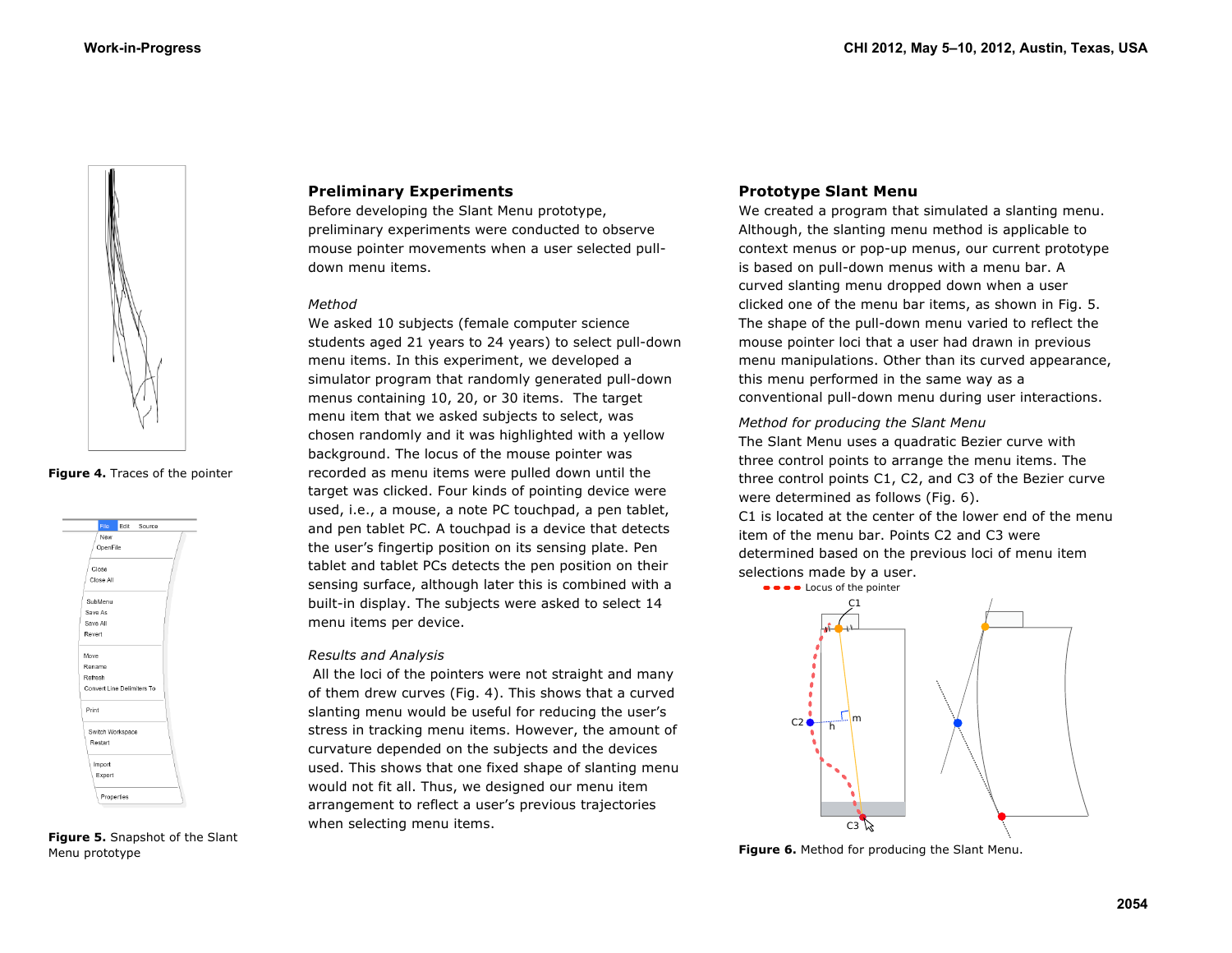Figure 6 shows the determination method with a typical example of the locus of a mouse pointer selecting the bottom item from the menu (shown as a red dotted line). The control point of C2 is the point that deviated most from a straight line among the coordinates of the locus (i.e., the most "swollen"). Point C3 was roughly the terminal point of the locus. In fact, it was the intersection of C1 and the terminal point of the locus and the lower end of the bottom menu item.

To adjust C2 and C3 for different users and devices, our Slant Menu program obtained the weighted average of the loci from previous records of the menu selections made by a user. A user did not always choose the bottom menu item, so the following parameters were obtained and averaged with previous averages:

(1) the angle of line C1-C3; (2) the ratio of line C1-m to m-C3; and (3) the value of the "swell" h (deviation from a straight line connecting C1 to C3) divided by n when a user selected the n-th menu item from the top. The averaged locus for selecting the bottom menu item was obtained from the angle (1), the position of the most swollen or deviant point (2), and the swell value per menu item (3) multiplied by the number of all menu items.

## **Subjective Evaluation Experiment**

 We performed a subjective evaluation of our Slant Menu prototype using a questionnaire.

## *Method*

We asked 10 subjects (female computer science students aged 21 years to 24 years) to use our menu prototype. Four types of pointing device were used, i.e., a mouse, a note PC touchpad, a pen tablet, and a pen tablet PC.

The subjects were asked to select 14 menu items that appear randomly in the pull-down menu with yellow highlighting, for each style of menu and each device.

Finally, they were asked to complete a questionnaire.

The questionnaire asked the subjects to compare the two types of menus in terms of six criteria, i.e., readability of items, speed of selection, ease of pointing, selection failure, comfort of selection, and selection problems. Subjects were asked to rate these 6 categories using seven levels  $(-3, -2, -1, 0, 1, 2, 3)$ , where a score of 0 represented "no difference" compared with the conventional pull-down menu. Minus scores were negative and plus scores were positive evaluation of the Slant Menu.

## *Results and Analysis*

Figure 7 shows the average ratings from the questionnaire. The graph shows that the Slant Menu was rated comparatively highly compared with a conventional pull-down menu. Overall, a touchpad scored highly whereas the mouse had a low score. There was almost no difference between the tablet PC and the pen tablet. Subjects scored "readability of items" low when compared with other elements. Some of them felt that menu items displayed in a curved line appeared somewhat strange and they were difficult to recognize.

The touchpad scored high on many criteria. This may be because many of the subjects were familiar with a touchpad and they were sensitive to the difference.

We asked subjects about their most familiar pointing devices and 9/10 subjects were using note PC touchpads more than six days a week.